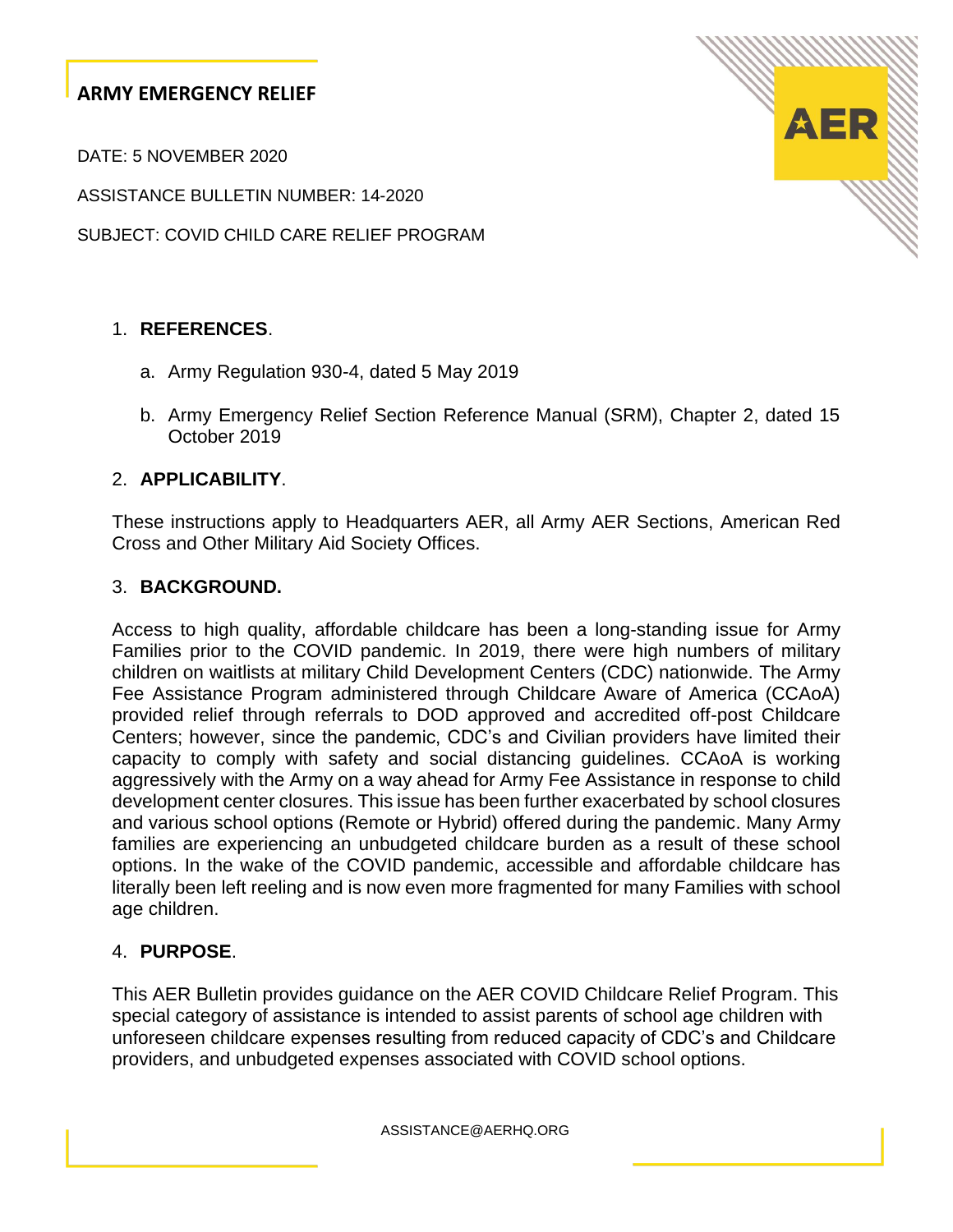### 5. **ELIGIBILITY**.

The individuals listed below are eligible for the AER COVID Childcare Relief Program:

- a. Soldiers on **Active Duty** and their eligible Family Members;
- b. **Members of the Reserve Component** of the Army (National Guard and Army Reserve **under Title 10** U.S.C) on continuous Active Duty **for more than thirty (30) consecutive days** and their eligible Family Members;

### 6. **GENERAL GUIDELINES**.

- a. Childcare expenses must be for children who are 12 years of age and under.
- b. The Spouse of an Army Sponsor must be employed (minimum 16 hours per week) or currently pursuing a college degree (minimum of 6 credit hours) or pursuing a professional licensure or certification (minimum of 16 hours per week). **Supporting documentation such as copies of pay stubs to verify work hours and a school schedule verifying enrollment is required.**
- c. Applicant must provide proof of the unforeseen childcare need i.e. proof of childcare center closure, reduction in capacity and hours as validated by the local military or civilian Childcare Center. **Supporting documentation examples are: Waitlist verification; Statement of Non-availability from on-post Childcare Center; Childcare Center notices of closure, reduced capacity or reduced hours; School closure notices and School option selection with projected invoice for unbudgeted childcare expenses as a result of COVID school closures and/or selected option.**
- d. Assistance is "needs based" and there are no dollar caps or limits.
- e. AER Officers may approve and/or recommend approval for up to three months of advance validated Childcare expenses.
- f. Childcare assistance **may be considered** for the following:
	- (1) Before and After School Care
	- (2) Childcare at a Day/Child Care Facility, Nursery School or Private Licensed **Sitter**
	- (3) Private Licensed caregiver for an Exceptional Family Member

 **NOTE: It is the Parent's responsibility to verify that the civilian Child Care Center or Private Family Childcare Provider (i.e. In-home) is properly credentialed (State and/or National accreditation) to provide childcare**.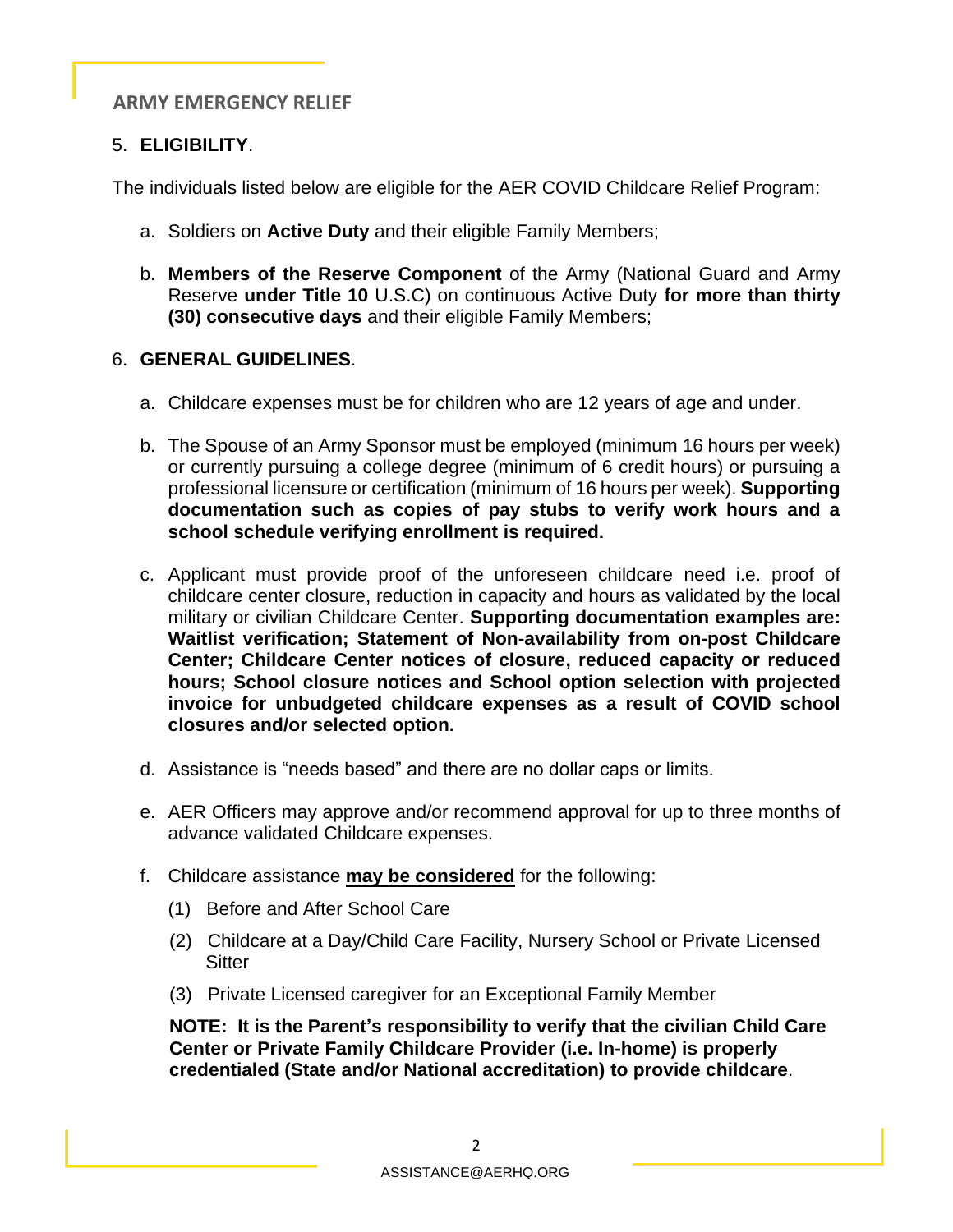- g. Childcare assistance **will not be considered** for the following:
	- (1) Overnight Camps
	- (2) Childcare to attend private events
	- (3) Childcare to attend personal events
	- (4) Late payment fees
	- (5) Tuition for Kindergarten or Grade School
- h. Assistance will be provided as a **Loan, Grant, or a combination of both**.
- i. Repayment may be deferred for ninety (90) days.
- j. Repayment of a loan will not exceed twenty-four (24) months, except when approved by HQ AER.
- k. A loan must be repaid sixty (60) days prior to ETS, end of the Active Duty commitment (USAR/ARNG) or within twenty-four (24) months after the first scheduled repayment, whichever comes first.
- l. AER Form 57, Budget Planning Sheet (BPS) is required for all assistance requests.
- m. Soldiers who find themselves in a situation where repayment of a loan is causing a financial hardship should contact HQ AER Loan Management Section for further guidance.

## 7. **RESPONSIBILITIES**.

#### a. **HQ AER Assistance Section**.

- 1) Establish Special Event Code (STAT A), **"COVID Childcare"** for assistance request and inform AER Sections, American Red Cross and Other Military Aid Society HQs.
- 2) Establish secure portal instructions for AER Officers to send and receive application information from Leaders, Soldiers, and Families.
- 3) Upon notification by AER Section, review assistance requests and process Electronic Funds Transfer (EFT) transactions as needed IAW HQ AER Accounting Section in a timely manner.
- 4) Receive feedback from AER Sections on any procedural improvements required.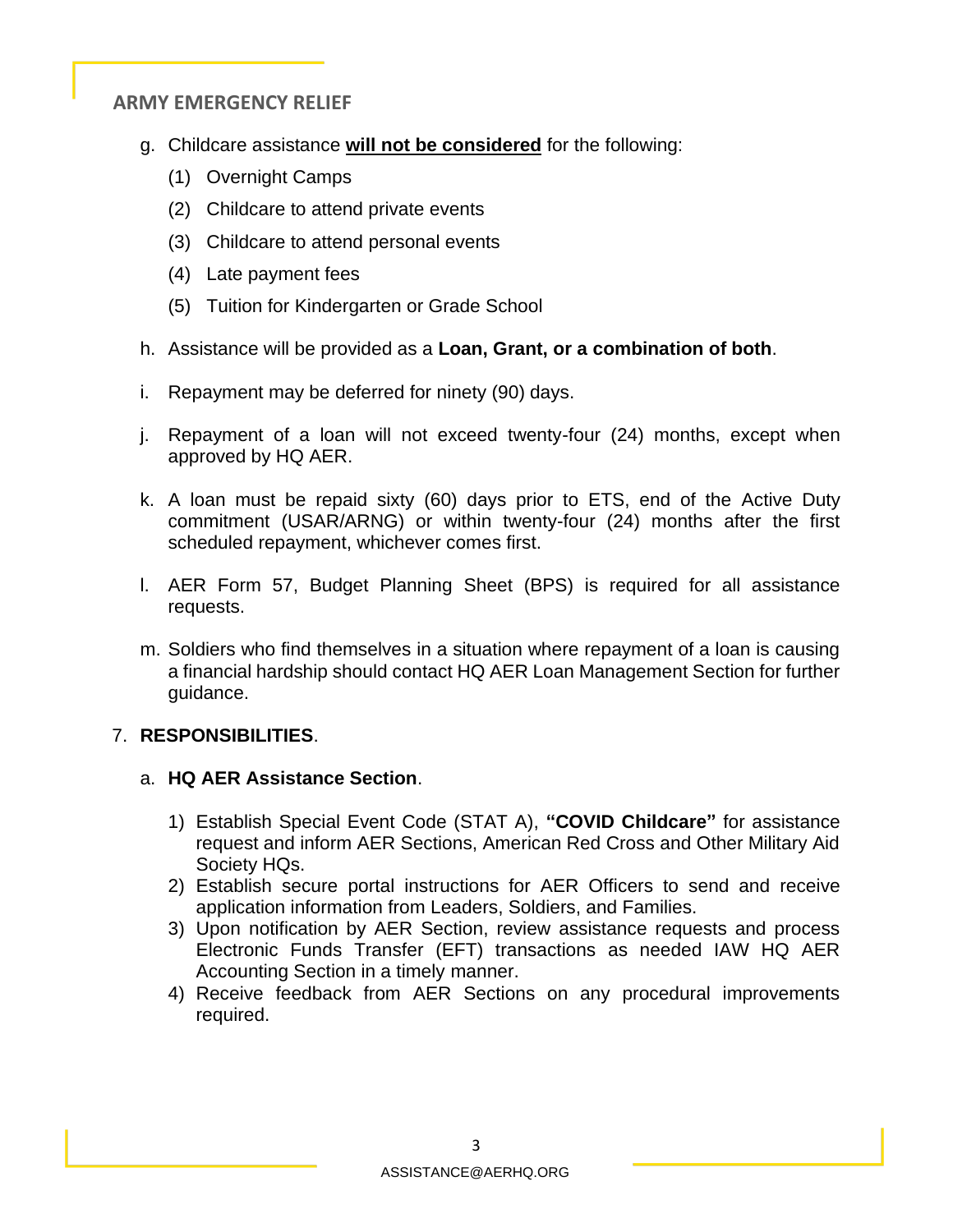# b. **HQ AER Accounting Section**.

- 1) Process EFT transactions, as needed in a timely manner upon receipt of signed AER Form 52, AER Check and Promissory Note and completed AER Form 575, AER Electronic Funds Transfer (EFT) Authorization Form.
- 2) Provide feedback to the Assistance Section of any rejected EFT transactions and reason.

# c. **HQ AER Loan Management Section**.

- 1) Establish repayment schedule IAW AER Form 52 by allotment or EPAY using bank information provided on the AER Form 575.
- 2) Ensure repayment ends no later than twenty-four (24) months after repayment begins or sixty (60) days prior to ETS or end of Active Duty commitment (USAR/ARNG), whichever comes first.
- 3) Contact applicant, chain of command, and AER Officer for repayment issues (i.e. account closed, payment disputed, etc.).
- 4) Monitor and report delinquent loan payments by installation to Director, AER.
- 5) Execute collections on loans past due thirty (30) plus days.

# 8. **PROCEDURE**.

a. **Routing of assistance requests**.

 Assistance requests received from Soldiers **(Active Duty, AGR, and ARNG/ USAR under Title 10 for more than thirty (30) consecutive days)** will follow the existing Direct Access guidelines for assistance case processing. **If eligible for Direct Access, no COC involvement is required; if not eligible for Direct Access, COC involvement is required.**

## b. **Soldier or eligible Family Member with Special Power of Attorney (SPOA).**

- 1) Informs Company Commander or First Sergeant as applicable IAW Paragraph 8(a) above.
- 2) Electronically forwards all required AER application information and the supporting documentation listed in Paragraph 9 below to the Unit COC for review, validation, and signature, as applicable.

**Note:** *Soldiers who are eligible for Direct Access and a Spouse with SPOA should contact the local AER Section for guidance and may forward AER application information directly to the local AER Officer.*

## c. **Company Commander or First Sergeant.**

1) Validates the financial need exists for childcare expenses.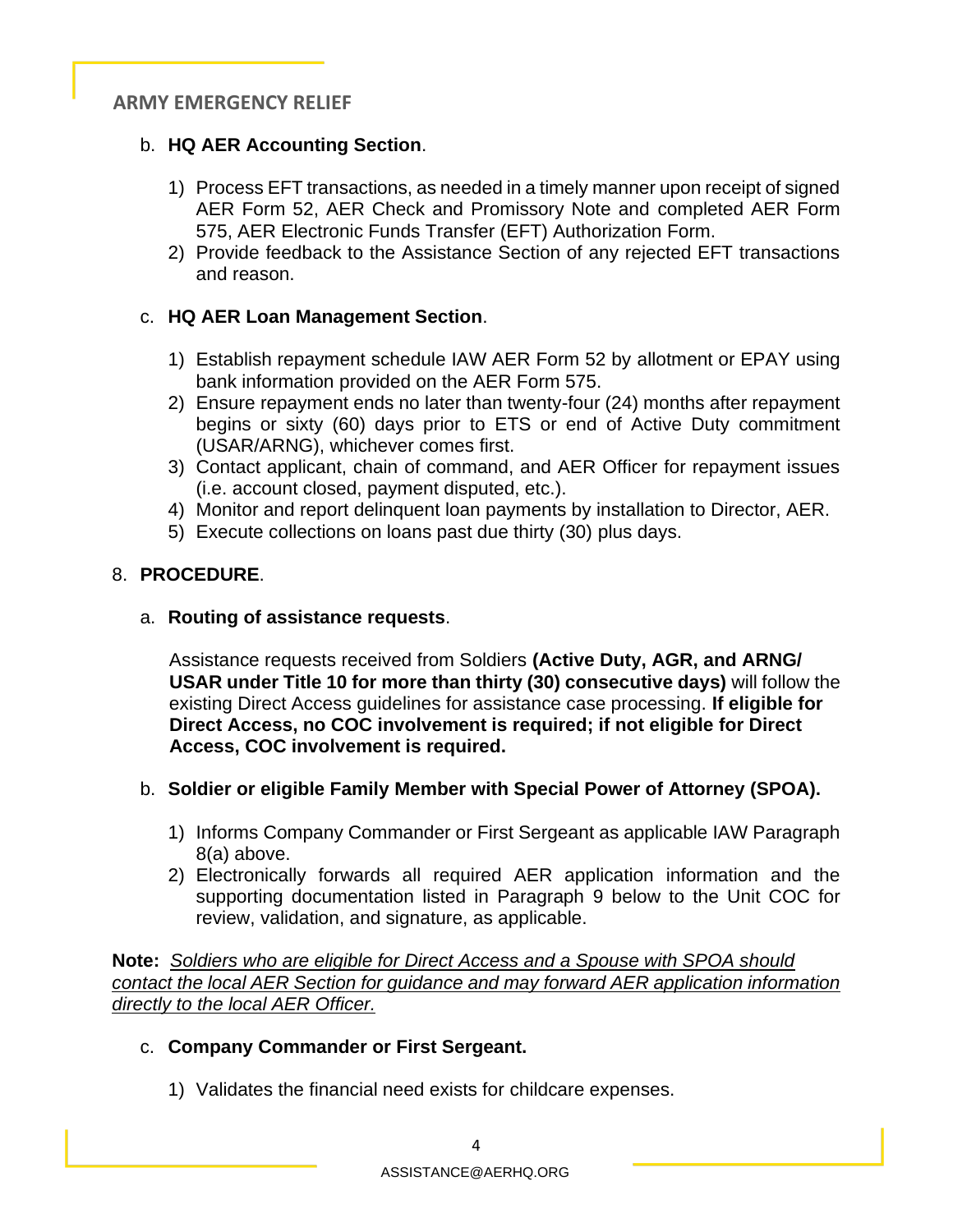- 2) Reviews Soldier Leave and Earning Statement (LES) and Spouse income sources (if applicable) when completing AER Form 57, Budget Planning Sheet (BPS) to determine the overall financial situation.
- 3) If AER assistance is required, verifies the amount(s) to meet valid financial needs.
- 4) Reviews documentation associated with childcare capacity/accessibility and unforeseen expenses associated with local school options.
- 5) Ensures Soldier completes AER Form 101, Application for Financial Assistance itemizing specific valid needs in Block 17.
- 6) Ensures Soldier completes AER Form 575, Electronic Funds Transfer (EFT) Authorization Form, if applicable.
- 7) Ensures Soldier obtains a Trustee approval letter (if under bankruptcy).
- 8) Ensures Soldier obtains Special Power of Attorney (AER Form 53 or civilian equivalent) or Allotment Authorization (AER Form 55) when Soldier is not available, and Spouse is requesting assistance on the Soldier's behalf.
- 9) Contacts the nearest AER Section or other service Military Aid Society (Air Force, Navy/Marine Corps or Coast Guard) within a fifty (50) mile commuting radius for application processing instructions.
- 10) Forwards AER application with supporting documentation listed in Paragraph 9 below to the nearest AER Section or Military Aid Society Office for review, evaluation, and assistance consideration.
- 11) If outside the fifty (50) mile commuting radius of any military installation, contact the American Red Cross at 1-877-272-7337 and select Option 1 for financial assistance. The American Red Cross will provide a secure link to transmit application information listed in Paragraph 9 below, conduct case intake on behalf of AER Section and forward case information to HQ AER for review, evaluation, and assistance consideration/decision.

**NOTE**: Unit Leaders, Soldiers and Family members will ensure documents containing Personally Identifiable Information (PII) are only transmitted electronically through a secure means i.e. encrypted email, DoD Safe secure portal or other secure means. A secure link can be requested from the local AER Officer or HQ AER to securely transmit documents containing PII.

#### d. **AER Officers**.

- 1) Receive, evaluate, and process assistance requests in accordance with these outlines.
- 2) Ensure widest dissemination of these instructions to Soldiers and Families near their respective Posts, Camps, or Stations.
- 3) Provide instructions on how to process AER assistance request(s) electronically in accordance with these guidelines when "face to face" interaction is restricted for AER Staff members.
- 4) When Soldiers and Leaders request a secure link, send secure DoD safe portal links to allow them to **SEND** and **RECEIVE** application data securely.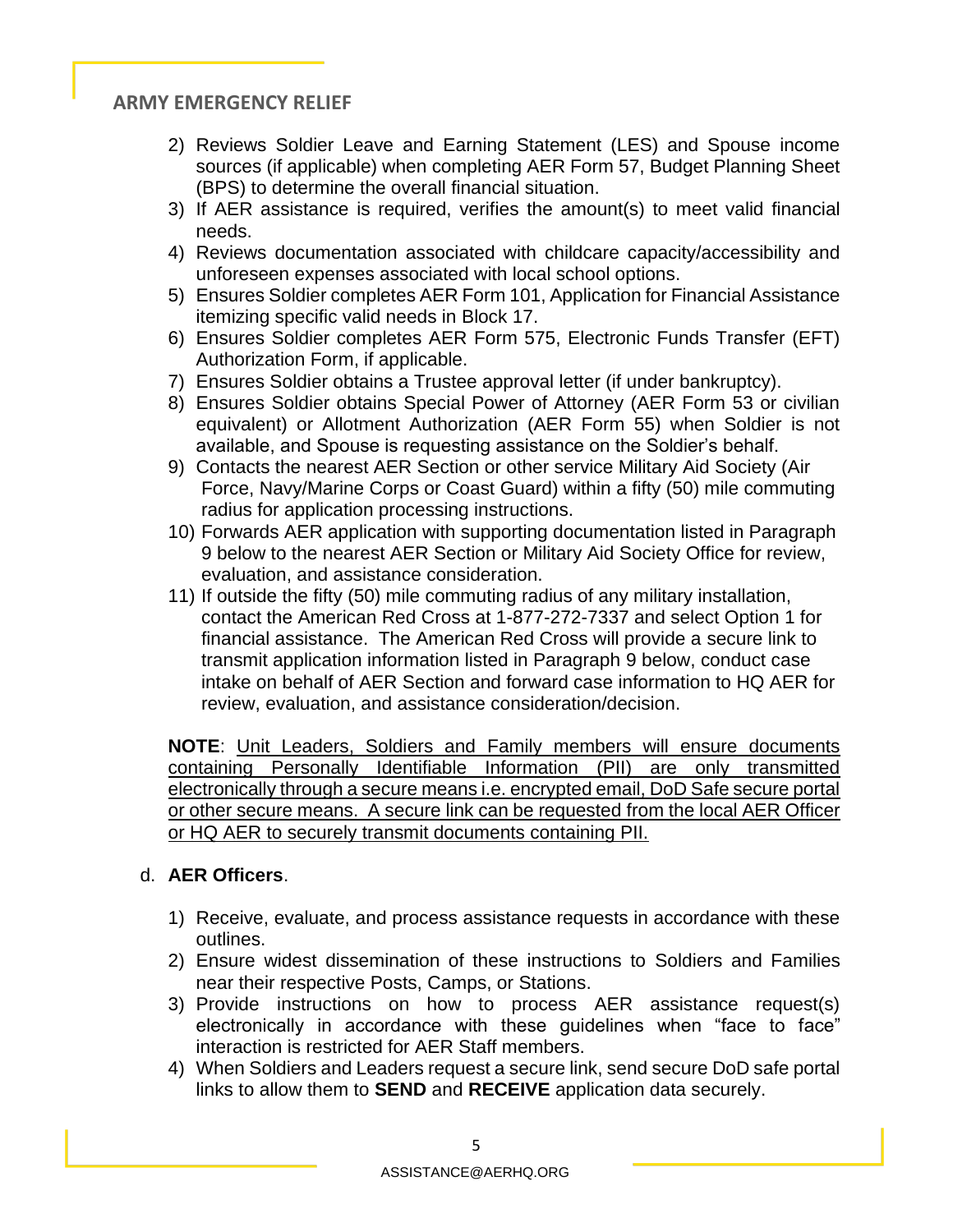- 5) Assist Soldiers and Leaders as necessary to validate childcare expense needs.
- 6) Input the following case information in netFORUM/ARMS:
	- a) Under "Assistance Details" select "**Childcare Expenses**" as the request category and the appropriate sub-category as outlined in 6f(1-3) above.
	- b) Enter STAT A Code "**COVID Childcare**."
- 7) Verify client banking information is correct on AER Form 575 when the funds will be disbursed via EFT by HQ AER.
- 8) When EFT support is required in coordination with HQ AER, complete the following actions:
	- a) Upload signed AER Form 575 into the "Case Documents" icon in the Assistance Case Profile in netFORUM/ARMS.
	- b) When uploading multiple documents, ensure AER Form 575 is titled in the following format: "**AER FORM 575 - Case ID#**."
	- c) Forward EFT support request to [assistance@aerhq.org](mailto:assistance@aerhq.org) with CASE ID# in the SUBJECT line and the following in the body of the email message:
		- $\blacksquare$  CASE ID  $\#$  it must be included in both the SUBJECT and the body of the email
		- The client's preferred email address
		- Recommended repayment terms
		- The client's repayment method (i.e. Allotment or Supplement Promissory Note)

## 9. **MANDATORY DOCUMENTS**.

- a. AER FORM 101, Application for AER Assistance
- b. AER Form 57, Budget Planning Sheet (BPS)
- c. AER Form 575, Electronic Funds Transfer (EFT) Authorization Form, as applicable
- d. Leave and Earning Statement (LES) and other earning statements for Soldier and/or Spouse, as applicable
- e. Documentation to support and validate the financial need, as required
- f. Trustee approval letter (if under bankruptcy)
- g. Special Power of Attorney (AER Form 53 or civilian equivalent) or Allotment Authorization (AER Form 55) when Soldier is not available

## 10.**This bulletin will remain in effect until rescinded by HQ AER**.

11.Points of contacts for this bulletin are as follows:

- Assistance Section SGM(R) Glen Wellman or CSM(R) Charles Durr at (571) 389-7137/ Extension #1 or via email at [assistance@aerhq.org.](mailto:assistance@aerhq.org)
- Loan Management Section SGM(R) William Hagzan at (571) 389- 7137/Extension #2 or via email at [repayments-allotments@arehq.org.](mailto:repayments-allotments@arehq.org)